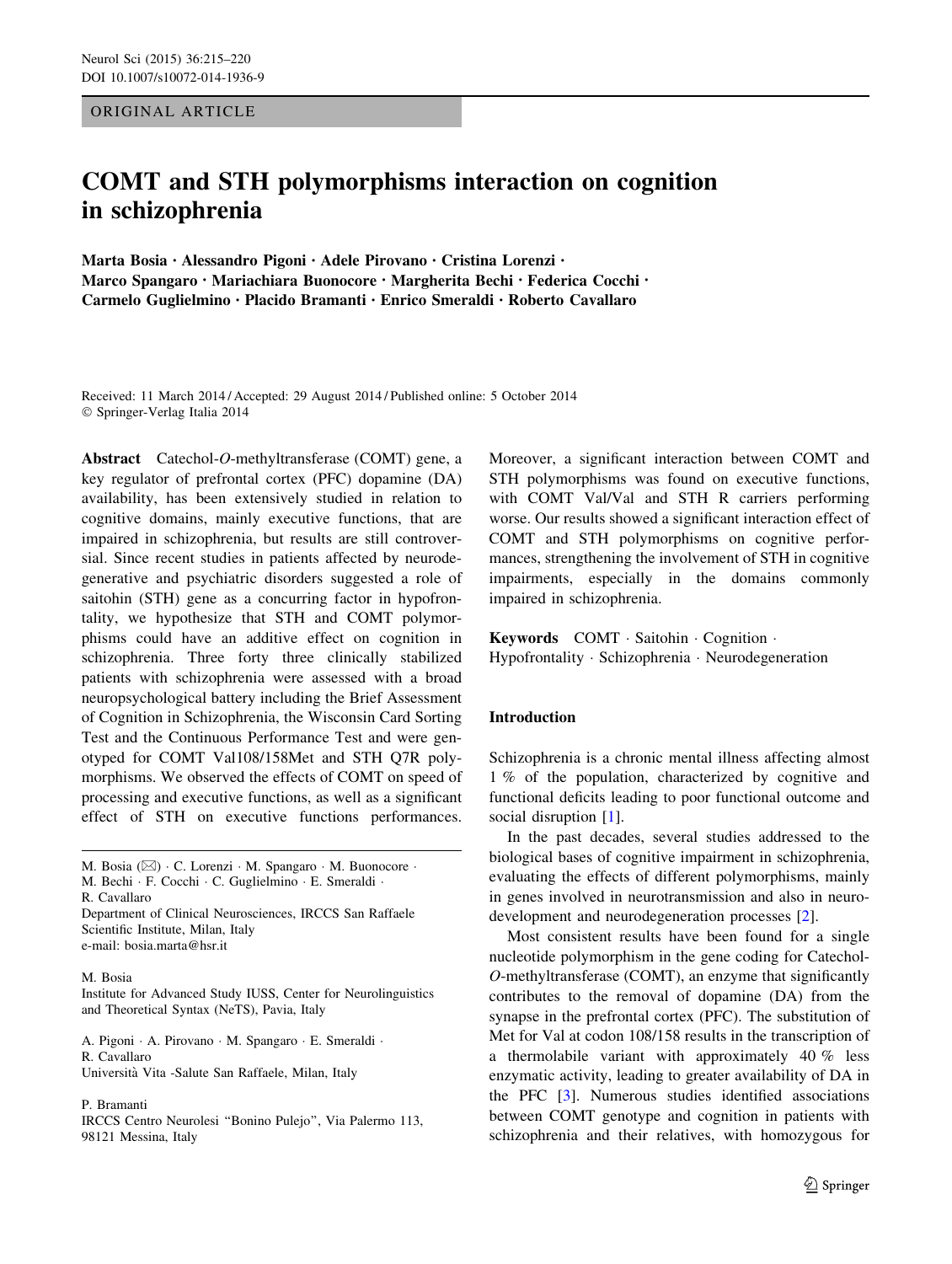Met allele performing better than Val homozygous in test evaluating cognitive functions relying on PFC [[4\]](#page-4-0). Moreover, we previously reported an association between COMT genotype and improvement after cognitive remediation [[5\]](#page-4-0), also in relation to antipsychotic treatment [\[6](#page-4-0)]. However, there have also been negative findings [\[7](#page-4-0)], thus pointing out the need to further explore other contributing factors that may interact with COMT. In particular, a large study exploring the effect of COMT Val108/158Met polymorphism on executive functions, both in healthy controls and in patients with schizophrenia, concluded that the relationship between COMT polymorphism and executive performances was limited to the healthy control group [[8\]](#page-4-0).

Recent studies focused on the effect of saitohin (STH) gene, located in intron 9 of the human tau gene, in several neurodegenerative disorders, mainly dementia processes [\[9](#page-4-0), [10\]](#page-4-0). STH gene contains a single nucleotide polymorphism (A/G), which changes glutamine residue 7 to arginine (Q7R) [\[11](#page-5-0)]. Interestingly, Borroni et al. [\[13](#page-5-0), [14\]](#page-5-0) found an association between H2 haplotype, in complete linkage disequilibrium with the STH R allele [[12](#page-5-0)], and both greater anterior brain hypoperfusion and worse clinical prognosis in patients affected by frontotemporal dementia (FTLD). In an Italian sample of patients affected by sporadic dementia, Lorenzi et al. [[15\]](#page-5-0) observed significant interactions between STH and 5-HTTLPR, as a potential susceptibility factor for neurodegenerative diseases. Bosia et al. [[16\]](#page-5-0) evaluated the role of the STH polymorphism in the cognitive decline in schizophrenia, reporting an association between the R allele and poorer executive performances.

Based on these data, it appears worth of interest to study the possible interactions between COMT and STH polymorphisms, both hypothesized to be concurring factors contributing to PFC functions and cognitive performances, especially executive functions. In this study we thus analyzed the possible effects and interactions of STH and COMT polymorphisms on cognition in a sample of patients affected by schizophrenia.

# Materials and methods

A sample of 343 Caucasian biologically unrelated outpatients were recruited at the San Raffaele Scientific Institute of Milan (Italy). Inclusion criteria were: diagnosis of schizophrenia (DSM-IV-TR criteria), age 18–70 years, stable antipsychotic treatment since at least 3 months and good response (defined as a reduction of 30 % or more in PANSS Total Score after 3 months of treatment). Exclusion criteria were: psychiatric comorbidities, mental retardation, substance abuse, neurological disorders and brain injury. After a complete description of the study, informed consent to participation was obtained. The protocol was approved by the local ethical committee and followed the principles of the Declaration of Helsinki.

# Genotyping

All patients underwent a venous blood sample for genotypic analysis. DNA was extracted from whole blood by manual extraction, using the ''Illustra blood genomicPrep Midi Flow kit'' (GE Healthcare, Milan, Italy).

For COMT Val108/158Met, polymerase chain reaction (PCR) was performed with the following primers: 5'-AC TGTGGCTACTCAGCTGTG-3', 5'-CCTTTTTCCAGGT CTGACAA-3'. The PCR reaction was carried out by ABI 9700 PCR thermal-cycler (Applied Biosystems, APPLE-RA) in a  $10 \mu l$  volume containing 150 ng of genomic DNA, 5 pmol of each primer, 10 nmol of dNTPs' mix,  $10\times$  HotMaster Taq Buffer and 0.5 U of HotMaster Taq DNA Polymerase (Eppendorf, Milan, Italy). The amplified fragment was then purified by Multi-Screen Colum Loader (MILLIPORE), filled up and packaged with Sephadex G-50 (Sigma–Aldrich's) to remove residual PCR reagents. An aliquot of purified PCR product was then used to perform sequencing reaction, using DYEnamic ET Dye Terminator Cycle Sequencing Kit (GE Healthcare, Milan, Italy). In its turn, sequencing reaction product, was purified following the above-mentioned protocol, to remove the excess of fluorescent dyes not incorporated in the DNA fragment. The fragment was then sequenced by MegaB-ACE 500 genetic analyzer (GE Healthcare, Milan, Italy) under standard conditions.

For the STH Q7R polymorphism, a PCR was performed with the following primers: 5'-CCCTGTAAACTCTGAC CACAC-3' and 5'-ACAGGGAAGCTACTTCCCATG-3'. The PCR reaction was carried out by ABI 9700 PCR thermal-cycler (Applied Biosystems, APPLERA) as follows: after a first step at 94  $\degree$ C for 3 min, steps of 94  $\degree$ C for 30 min, 60 °C for 30 min, 70 °C 30 min for 35 cycles. Then, a final extension step at 70  $\degree$ C for 6 min was added. PCR product was digested using HinfI (New England Biolabs, England, UK) at  $37^{\circ}$ C overnight; fragments were separated in 3 % Seakem agarose gel with ethidium bromide. The cleaved bands were visualized by ultraviolet light. Depending on the presence of one or two restriction *HinfI* sites, either two fragments  $171+55$  bp (A or Q allele) or three fragments  $97+74+55$  bp (G or R allele) were produced.

#### Assessment

Basic clinical and demographic data were collected from clinical records.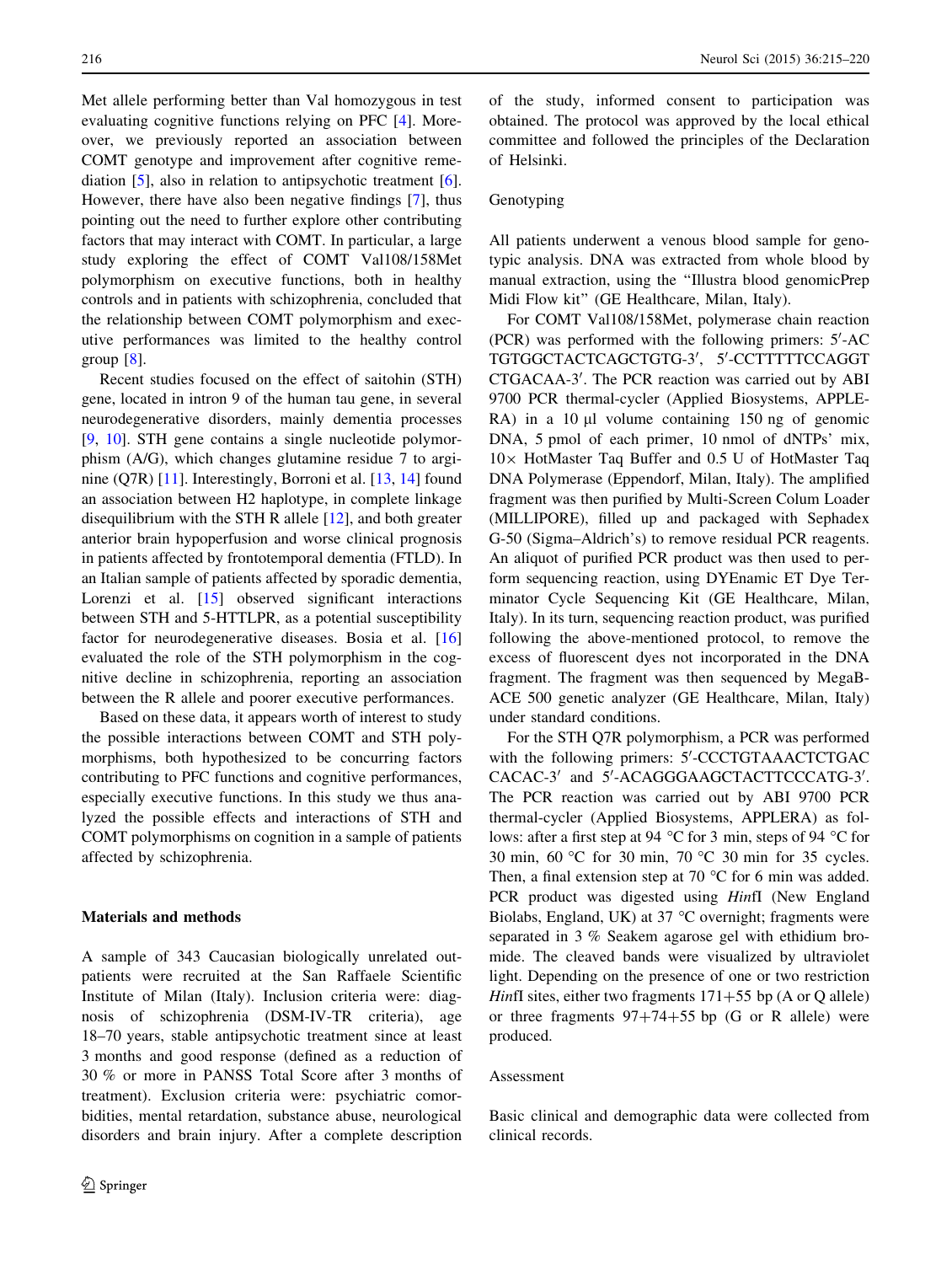Psychopathology was assessed by means of the Positive and Negative Syndrome Scale for Schizophrenia (PANSS), [\[17](#page-5-0)], administered by trained psychiatrists.

Neuropsychological performances were assessed with the following tests, administered by trained psychologists.

The Brief Assessment of Cognition in Schizophrenia (BACS), a brief evaluation of the main cognitive functions that are usually impaired in schizophrenic patients [\[18](#page-5-0)], includes the following tasks: verbal memory and learning (list of words), working memory (sequence of numbers), motor function (token motor task), speed of processing (symbol coding), verbal fluency (semantic categories), letter fluency, executive function, subcomponent of planning (Tower of London).

The Wisconsin Card Sorting Test (WCST) [[19\]](#page-5-0) evaluates visuospatial skills and the ability to classify, keep the set, switch the attentive focus, and inhibit interfering answers. The score results from the number of categories completed by the patient, a measure of abstract reasoning and the number of perseverative errors, evaluating more specifically cognitive flexibility.

The Continuous Performance Test (CPT) [\[19](#page-5-0)], a computerized test, presenting a sequence of stimuli to be recognized ignoring distractors, evaluates sustained and selective attention.

#### Data analysis

STATISTICA Software for Windows, version 8 (StatSoft Inc., Tulsa, OK, USA) was used to perform statistical analyses.

As in previous works, for analysis on COMT genotype we grouped patients as Val/Val and Met carriers [\[5](#page-4-0)], while for STH genotype we grouped patients in Q/Q homozygous and R carriers [[12\]](#page-5-0), given the low frequency of the G/G genotype.

For analysis on antipsychotics, we stratified patients into three groups: first generation antipsychotics (FGA), second generation antipsychotics (SGA) and clozapine.

Differences between COMT and STH genotypes and demographic and clinical characteristics were analyzed with one-way analysis of variance (ANOVA) for quantitative measures, or  $\chi^2$  test for dichotomic variables (gender and treatment class).

Effects of COMT and STH genotypes and their interaction on cognitive performances were analyzed by means of General Linear Model (GLM), with scores of BACS, WCST and CPT as dependent variables and COMT and STH genotypes as categorical factors. To be more conservative, given the unbalanced groups sizes, we used HSD Test for Unequal numbers to determine significant differences between genotypes groups.

## Results

DNA analysis showed reliable results for COMT genotype in 339 subjects and for STH genotype in 342 subjects. Genotypes were distributed as follows: 68 Met/Met, 174 Met/Val and 97 Val/Val for COMT gene; 214 Q/Q, 113 Q/R and 15 R/R for STH gene. Allelic distributions followed Hardy–Weinberg equilibrium.

Demographic and clinical characteristics stratified by COMT and STH genotypes are reported in Table 1. No significant differences were observed between genotype groups.

All patients were taking antipsychotic treatments: 129 subjects were on clozapine, 112 on risperidone, 80 on haloperidol, 13 on olanzapine, 5 on aripiprazole, 3 on paliperidone and 1 on quetiapine. The  $\chi^2$  test showed no significant differences in genotypes distribution (COMT and STH both separately and in interaction) among

|                        | <b>COMT</b>                              |                                               | ANOVA/ $\chi^2$ | <b>STH</b>             |                                             | $ANOVA/\gamma^2$ |
|------------------------|------------------------------------------|-----------------------------------------------|-----------------|------------------------|---------------------------------------------|------------------|
|                        | Val/Val<br>$(\text{mean} \pm \text{SD})$ | Met carriers<br>$(\text{mean} \pm \text{SD})$ |                 | Q/Q<br>(mean $\pm$ SD) | R carriers<br>$(\text{mean} \pm \text{SD})$ |                  |
| Gender                 | $M = 65$ ; $F = 32$                      | $M = 157$ ; $F = 85$                          | <b>NS</b>       | $M = 137; F = 77$      | $M = 88$ ; $F = 40$                         | NS.              |
| Age (years)            | $35.70 \pm 10.00$                        | $35.04 \pm 9.92$                              | <b>NS</b>       | $34.97 \pm 10.03$      | $35.78 \pm 9.83$                            | NS.              |
| Education (years)      | $10.54 \pm 2.93$                         | $10.67 \pm 2.87$                              | <b>NS</b>       | $10.55 \pm 2.77$       | $10.76 \pm 3.07$                            | NS.              |
| Onset (years)          | $23.35 \pm 5.06$                         | $22.95 \pm 5.53$                              | <b>NS</b>       | $23.05 \pm 5.10$       | $23.09 \pm 5.85$                            | <b>NS</b>        |
| PANSS negative (score) | $21.09 \pm 8.02$                         | $19.83 \pm 8.34$                              | <b>NS</b>       | $20.53 \pm 8.93$       | $19.46 \pm 7.00$                            | NS.              |
| PANSS positive (score) | $17.51 \pm 6.85$                         | $16.74 \pm 8.04$                              | <b>NS</b>       | $17.61 \pm 8.93$       | $15.76 \pm 5.07$                            | NS.              |
| PANSS general (score)  | $35.00 \pm 9.97$                         | $32.75 \pm 10.46$                             | <b>NS</b>       | $34.42 \pm 11.00$      | $31.42 \pm 8.95$                            | NS.              |
| PANSS total (score)    | $73.85 \pm 22.77$                        | $69.40 \pm 22.89$                             | <b>NS</b>       | $72.56 \pm 24.60$      | $66.84 \pm 19.15$                           | NS.              |

Table 1 Demographic and clinical features of the sample, stratified by COMT and STH genotypes

years years, SD standard deviation, NS not significant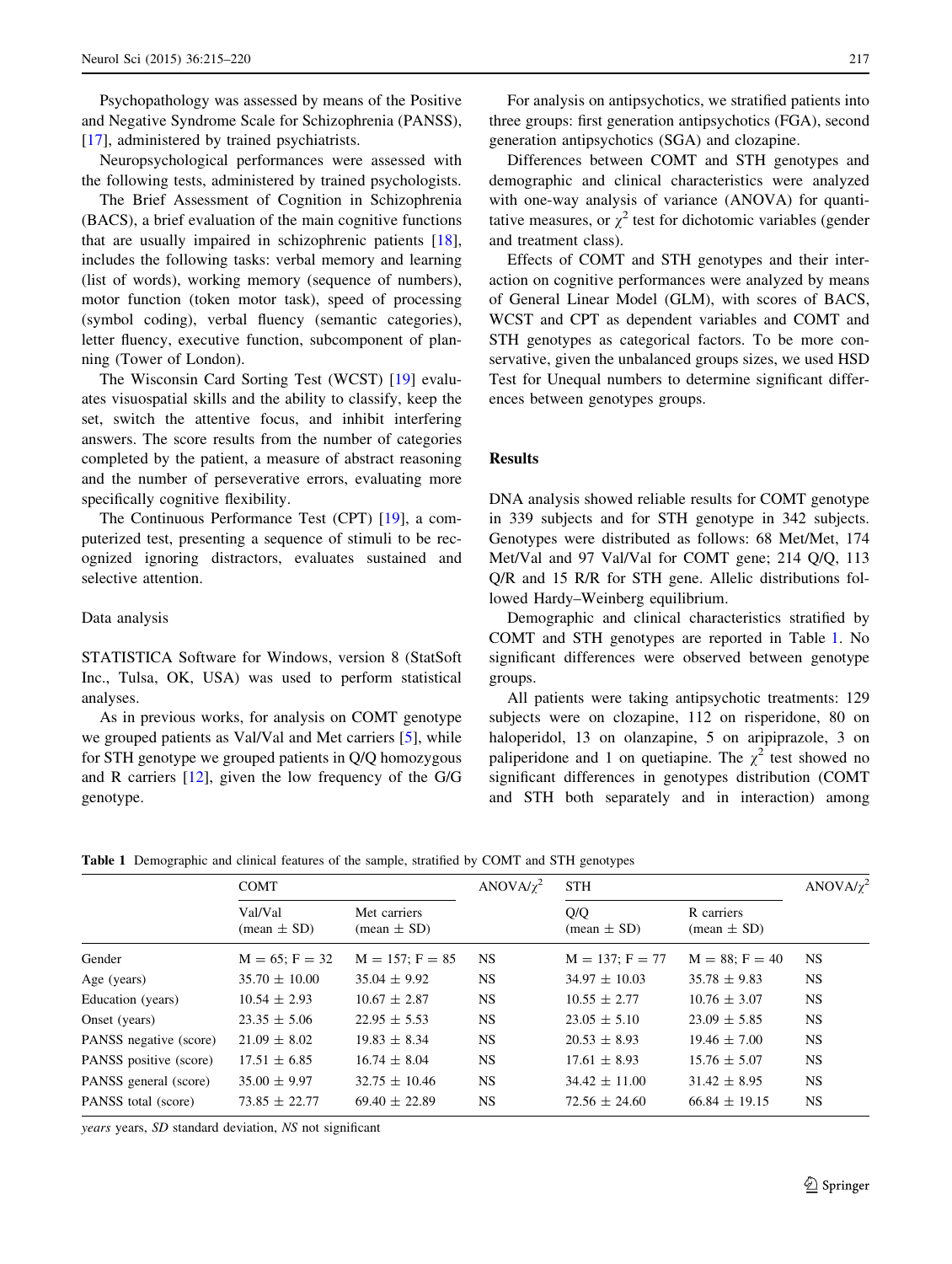Table 2 Antipsychotic treatment distribution, stratified by COMT\*STH genotypes

|            | <b>COMT</b><br>Val/Val<br>STH Q/Q<br>$N$ (%Tot) | <b>COMT</b><br>Val/Val<br><b>STHR</b><br>carriers<br>$N$ (%Tot) | <b>COMT</b><br>Met<br>carriers<br>STH O/O<br>$N$ (%Tot) | <b>COMT</b> Met<br>carriers<br><b>STH R</b><br>carriers<br>$N$ (%Tot) | $\chi^2$ |
|------------|-------------------------------------------------|-----------------------------------------------------------------|---------------------------------------------------------|-----------------------------------------------------------------------|----------|
| Clozapine  | 23(6.80)                                        | 15(4.44)                                                        | 67(19.82)                                               | 24(7.10)                                                              | NS       |
| <b>SGA</b> | 25(7.40)                                        | 14(4.14)                                                        | 50 (14.79)                                              | 42 (12.43)                                                            | NS       |
| FGA        | 13(3.85)                                        | 7(2.07)                                                         | 34 (10.06)                                              | 24(7.10)                                                              | NS       |

FGA first generation antipsychotics, SGA second generation antipsychotics, SD standard deviation, NS not significant

treatment groups (FGA, SGA and clozapine) as shown in Table 2.

The GLM Analysis with COMT and STH genotypes as categorical predictors and the score of cognitive tests as dependent variables showed significant effects only for Symbol Coding BACS' subtest and WCST number of categories completed.

Symbol Coding BACS' subtest evaluates selective attention and working memory, representing a global measure of speed of processing. The analysis on symbol coding revealed a significant overall model ( $R^2 = 0.036$ ,  $F = 3.79$ ,  $p = 0.01$ , with significant main effect of COMT genotype ( $\eta_{\rm p}^2 = 0.02$ ,  $F = 4.93$ ,  $p = 0.027$ ) and a trend of COMT\*STH interaction ( $\eta_{\rm p}^2 = 0.011$ ,  $F = 3.32$ ,  $p = 0.069$ ). Post-hoc HSD for Unequal numbers on COMT main effect showed a significant difference between COMT Met carriers and COMT Val/Val ( $p = 0.02$ ), the latter showing worse performances.

The analysis on WCST number of categories completed, a measure of abstract thinking, showed a significant overall model ( $R^2 = 0.040$ ,  $F = 4.14$ ,  $p = 0.007$ ), with a slightly significant main effect of COMT genotype ( $\eta_{\rm p}^2 = 0.012$ ,  $F = 3.67$ ,  $p = 0.056$ , a significant main effect of STH genotype ( $\eta_p^2 = 0.021$ ,  $F = 6.34$ ,  $p = 0.01$ ) and a significant COMT\*STH interaction ( $\eta_{\rm p}^2 = 0.033$ ,  $F = 10.03$ ,  $p = 0.002$ ). Post-hoc HSD for Unequal numbers showed that subjects carrying COMT Val/Val genotype and STH R allele performed worse than both COMT Val/Val and STH Q/Q carriers ( $p = 0.019$ ) and COMT Met allele and STH R carriers ( $p = 0.046$ ).

Mean scores of neuropsychological performances stratified by COMT and STH genotypes are reported in Table 3. Significant effects of COMT\*STH interaction on WCST number of categories are displayed in Fig. [1](#page-4-0).

## **Discussion**

To our knowledge this is the first study evaluating interactions between COMT and STH polymorphisms on cognitive functions in a sample of patients with schizophrenia.

Our results confirm previous literature reporting an effect of COMT genotype on several cognitive measures. In detail, we observed a significant effect of COMT on Symbol Coding BACS subtest, with better performances among Met carriers and a similar trend on WCST ''number of categories''.

Results also revealed a significant main effect of STH genotype on WCST ''number of categories'', showing the patients carrying the STH R allele performed worse than Q/Q homozygous, supporting previous findings [\[16](#page-5-0)].

Moreover, analyses suggest an additive effect of COMT and STH polymorphisms. A significant interaction was found on WCST number of categories with subjects carrying COMT Val/Val genotype and STH R allele performing significantly worse than both COMT Val/Val and STH Q/Q carriers and COMT Met allele and STH R

Table 3 Mean scores of neuropsychological tests, stratified by COMT and STH genotypes

|                   | <b>COMT</b>                         |                                           | <b>STH</b>                         |                                         |  |
|-------------------|-------------------------------------|-------------------------------------------|------------------------------------|-----------------------------------------|--|
|                   | Val/Val (mean $\pm$ SD)<br>$N = 97$ | Met carriers (mean $\pm$ SD)<br>$N = 242$ | $O/O$ (mean $\pm$ SD)<br>$N = 214$ | R carriers (mean $\pm$ SD)<br>$N = 128$ |  |
| Correct sequences | $15.78 \pm 5.02$                    | $16.73 \pm 5.13$                          | $15.78 \pm 5.02$                   | $16.73 \pm 5.13$                        |  |
| Tokens            | $67.11 \pm 16.44$                   | $68.70 \pm 18.88$                         | $60.25 \pm 19.10$                  | $68.28 \pm 16.70$                       |  |
| Verbal fluency    | $33.44 \pm 12.45$                   | $34.57 \pm 13.38$                         | $33.59 \pm 12.52$                  | $35.11 \pm 13.93$                       |  |
| Symbol coding     | $32.93 \pm 10.61$                   | $37.13 \pm 12.52$                         | $36.22 \pm 11.58$                  | $35.34 \pm 13.03$                       |  |
| Tower of London   | $12.56 \pm 4.22$                    | $12.85 \pm 5.05$                          | $12.77 \pm 4.12$                   | $12.85 \pm 5.78$                        |  |
| Verbal memory     | $31.97 \pm 10.47$                   | $34.17 \pm 10.97$                         | $32.66 \pm 10.60$                  | $35.02 \pm 11.15$                       |  |
| WCST cat.comp.    | $3.64 \pm 2.42$                     | $3.97 \pm 2.28$                           | $4.00 \pm 2.34$                    | $3.67 \pm 2.27$                         |  |
| WCST pers err     | $15.72 \pm 10.99$                   | $16.00 \pm 10.92$                         | $15.35 \pm 10.75$                  | $16.79 \pm 11.05$                       |  |
| CPT missed        | $30.75 \pm 29.04$                   | $30.95 \pm 30.70$                         | $30.94 \pm 29.28$                  | $32.98 \pm 32.64$                       |  |
| CPT hits          | $145.93 \pm 28.84$                  | $142.92 \pm 33.12$                        | $114.52 \pm 30.30$                 | $141.19 \pm 35.32$                      |  |
|                   |                                     |                                           |                                    |                                         |  |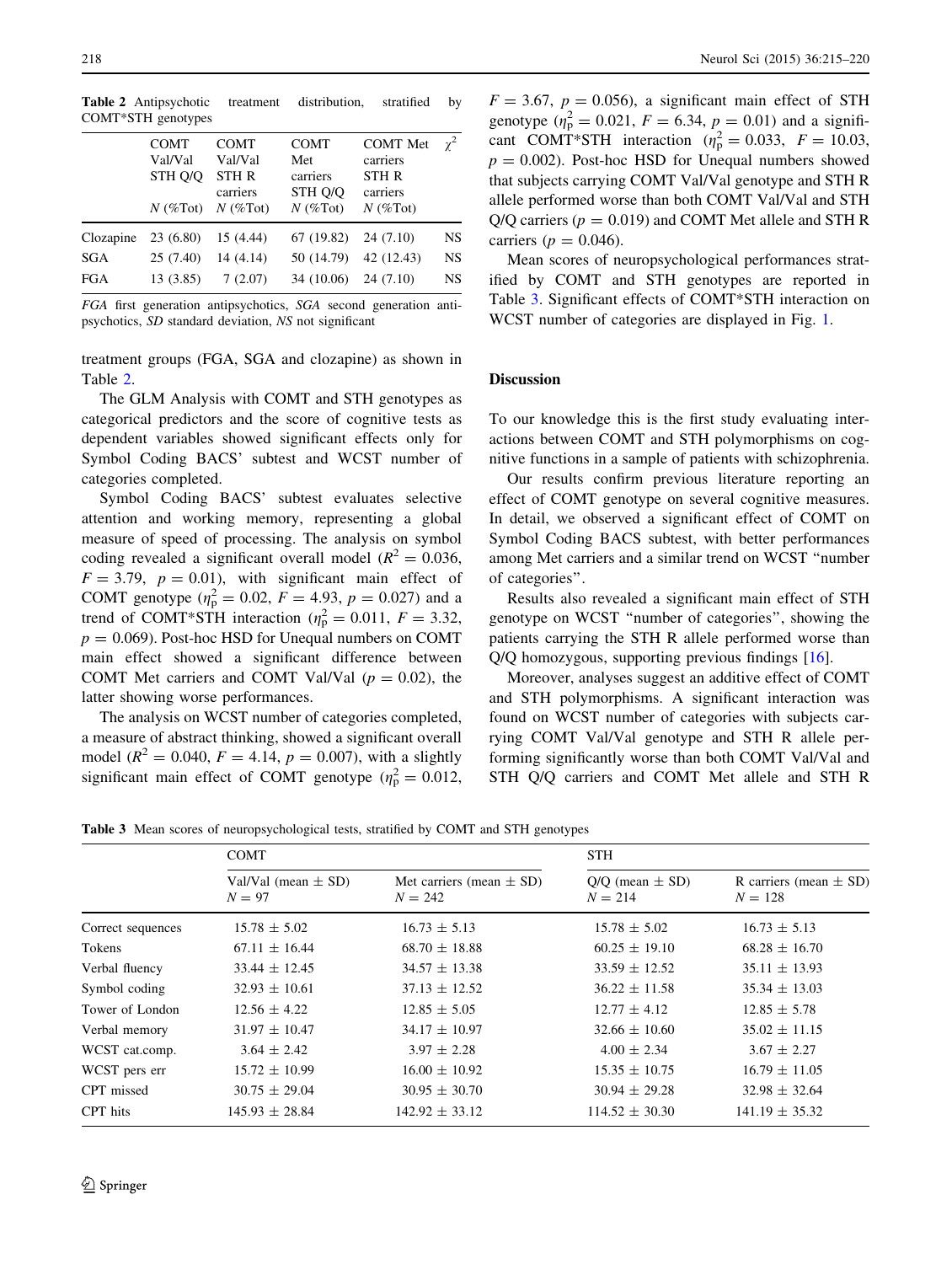<span id="page-4-0"></span>

Fig. 1 Number of categories completed in the Wisconsin Card Sorting Test (WCST), stratified by COMT and STH grouped genotypes. General Linear Model:  $F = 10.03$ ;  $p = 0.002$ 

carriers. A trend of interaction between COMT and STH was also observed on Symbol Coding.

Our results thus suggest an interaction of COMT and STH polymorphisms on cognition, strengthening the involvement of STH in cognitive impairments, especially in domains commonly impaired in schizophrenia. Symbol Coding subtest represents a general measure of processing speed, a domain sensible to neurodevelopment insults and neurodegeneration processes, often used as an indicator of severity in schizophrenia [[20\]](#page-5-0). Number of categories subtest, on the other hand, is a global measure of executive functioning, in particular abstract thinking, domains commonly impaired in patients with schizophrenia [[21\]](#page-5-0).

Interestingly, patients carrying STH R allele and COMT Val/Val performed significantly worse than the others. Although the specific effect of STH polymorphism is still unclear, some speculations are possible. Previous findings in patients affected by FTLD, sporadic dementia and schizophrenia pointed out R allele as a possible factor contributing to worse prognosis [[13–16\]](#page-5-0), suggesting that the STH genotype may be involved in disorders with a neurodegenerative component. The interaction observed between COMT and STH genotypes suggests an additive effect that may be explained hypothesizing that COMT functional effect on DA levels may be more critical in STH R carriers which could have an higher susceptibility to an early neurodegeneration.

A number of limitations should be taken into account. First of all, we tested the interaction of COMT and STH polymorphisms only in a sample of patients affected by schizophrenia, thus the lack of a healthy control group limits the possibility of truly disclosing the role of the studied polymorphisms within schizophrenia. Testing the possible interaction effect on cognition in a group of healthy controls and in a group of controls affected by FTLD may be helpful to understand physiologic mechanisms underlying cognitive processes. Second, focusing on single polymorphisms may be restrictive and we cannot exclude that our results may depend on interaction with different polymorphism or on other unexplored factors, such a downstream effect in the pathway where COMT and STH are normally involved.

Although explanation of our results is far from clear and the effect that we observed may depend on a set of interacting neurobiological factors, the role of STH genotype on cognitive functions appears to be worthy of further investigation, that might help understanding its neurophysiologic value.

## References

- 1. Keefe RS, Harvey PD (2012) Cognitive impairment in schizophrenia. Handb Exp Pharmacol 213:11–37
- 2. Bilder RM, Howe A, Novak N, Sabb FW, Parker DS (2011) The genetics of cognitive impairment in schizophrenia: a phenomic perspective. Trends Cogn Sci 15(9):428–435
- 3. Lachman HM, Papolos DF, Saito T, Yu YM, Szumlanski CL, Weinshilboum RM (1996) Human catechol-O-methyltransferase pharmacogenetics: description of a functional polymorphism and its potential application to neuropsychiatric disorders. Pharmacogenetics 6(3):243–250
- 4. Ira E, Zanoni M, Ruggeri M, Dazzan P, Tosato S (2013) COMT, neuropsychological function and brain structure in schizophrenia: a systematic review and neurobiological interpretation. J Psychiatry Neurosci 38(6):366–380
- 5. Bosia M, Bechi M, Marino E, Anselmetti S, Poletti S, Cocchi F, Smeraldi E, Cavallaro R (2007) Influence of catechol-O-methyltransferase Val158Met polymorphism on neuropsychological and functional outcomes of classical rehabilitation and cognitive remediation in schizophrenia. Neurosci Lett 417(3):271
- 6. Bosia M, Zanoletti A, Spangaro M, Buonocore M, Bechi M, Cocchi F, Pirovano A, Lorenzi C, Bramanti P, Smeraldi E, Cavallaro R (2014) Factors affecting cognitive remediation response in schizophrenia: The role of COMT gene and antipsychotic treatment. Psy Res 217(1–2):9–14
- 7. Szöke A, Schürhoff F, Méary A, Mathieu F, Chevalier F, Trandafir A, Alter C, Roy I, Bellivier F, Leboyer M (2006) Lack of influence of COMT and NET genes variants on executive functions in schizophrenic and bipolar patients, their first-degree relatives and controls. Am J Med Genet B Neuropsychiatr Genet 141B(5):504–512
- 8. Barnett JH, Jones PB, Robbins TW, Müller U (2007) Effects of the catechol-O-methyltransferase Val158Met polymorphism on executive function: a meta-analysis of the Wisconsin Card Sort Test in schizophrenia and healthy controls. Mol Psychiatry 12(5):502–509
- 9. Janković N, Kecmanović M, Dimitrijević R, Keckarević Marković M, Dobricić V, Keckarević D, Savić Pavicević D, Romac S (2008) HD phenocopies–possible role of Saitohin gene. Int J Neurosci 118(3):391–397
- 10. Levecque C, Elbaz A, Clavel J, Vidal JS, Amouyel P, Alpérovitch A, Tzourio C, Chartier-Harlin MC (2004) Association of polymorphisms in the Tau and Saitohin genes with Parkinson's disease. J Neurol Neurosurg Psychiatry 75(3):478-480